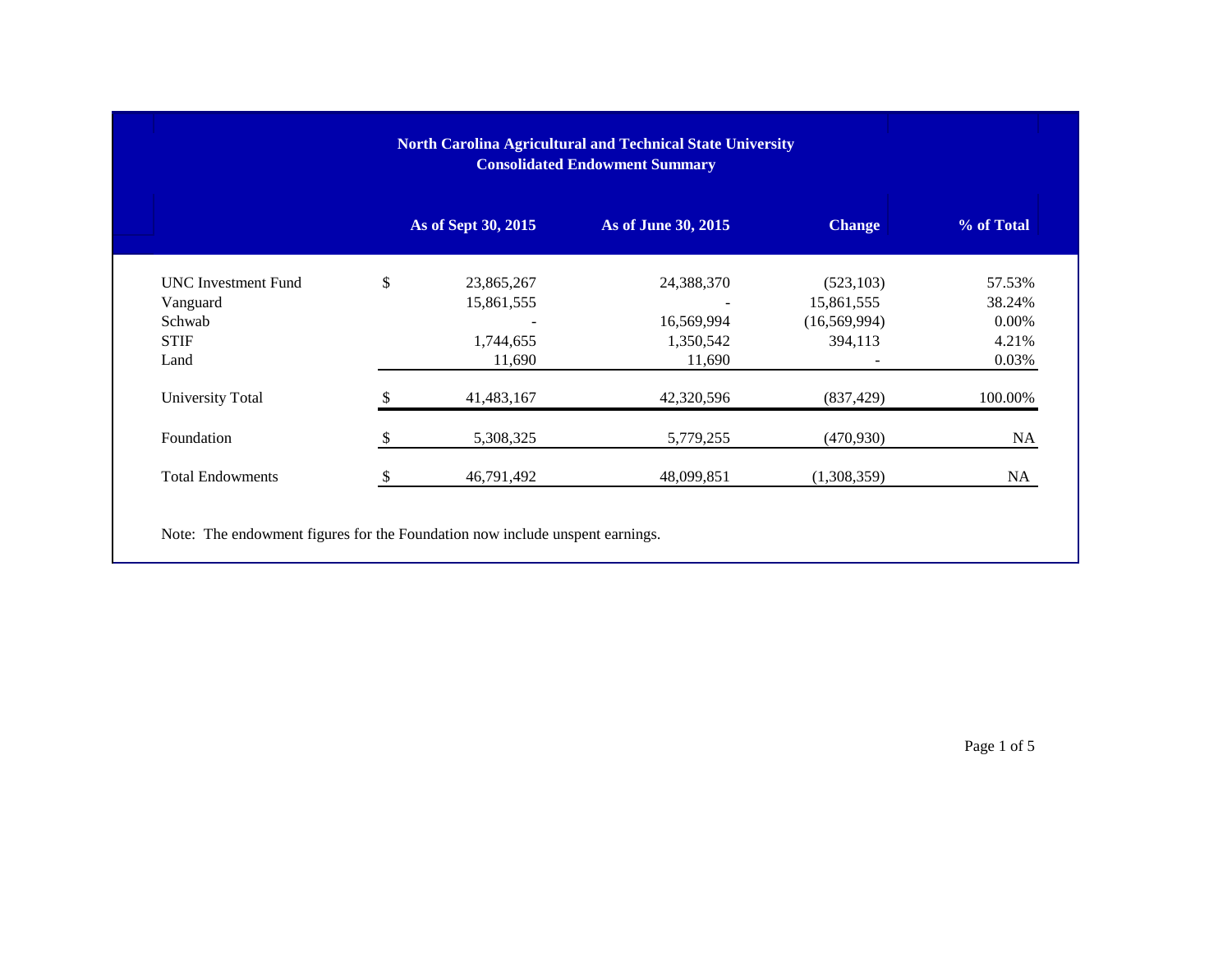| <b>Manager Asset Allocation</b><br>As of September 30, 2015 |      |                                 |                 |                          |                          |               |                               |  |  |
|-------------------------------------------------------------|------|---------------------------------|-----------------|--------------------------|--------------------------|---------------|-------------------------------|--|--|
| <b>Type of Investment</b>                                   |      | <b>UNC</b><br><b>Investment</b> | <b>Vanguard</b> | <b>STIF</b>              | <b>Real Estate</b>       | <b>Totals</b> | <b>Percentage</b><br>of Total |  |  |
| Cash                                                        | $\$$ | 1,455,781                       | 9,889           | 1,744,655                |                          | 3,210,325     | 8%                            |  |  |
| Equities<br>Domestic                                        |      | 6,825,467                       | 8,147,825       | $\overline{\phantom{a}}$ | $\overline{\phantom{a}}$ | 14,973,292    | 36%                           |  |  |
| International                                               |      | 3,866,173                       | 4,269,271       |                          | ۰                        | 8,135,444     | 20%                           |  |  |
| Private Equities                                            |      | 5,083,302                       |                 |                          | $\overline{\phantom{0}}$ | 5,083,302     | 12%                           |  |  |
| Fixed Income                                                |      | 1,909,221                       | 3,434,570       | $\overline{\phantom{a}}$ | $\blacksquare$           | 5,343,791     | 13%                           |  |  |
| <b>Real Estate</b>                                          |      | 1,622,838                       |                 | $\overline{\phantom{a}}$ | 11,690                   | 1,634,528     | 4%                            |  |  |
| Other                                                       |      | 3,102,485                       |                 | ٠                        |                          | 3,102,485     | 7%                            |  |  |
|                                                             |      | 23,865,267                      | 15,861,555      | 1,744,655                | 11,690                   | 41,483,167    | 100%                          |  |  |

Other Assets: Energy and Natural Resources; Liquidating Managers; Event Arbitrage, Commodities, and Credit Strategies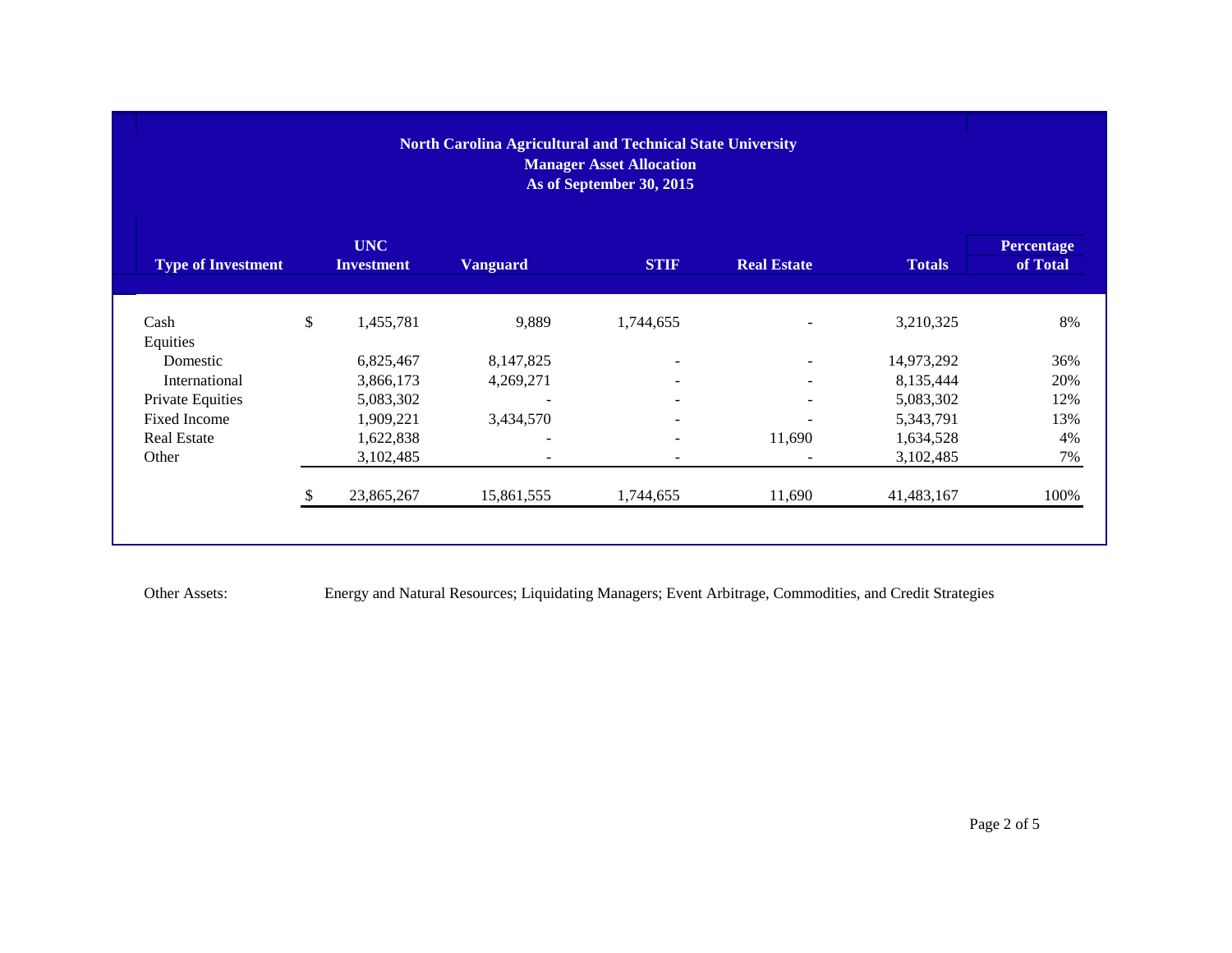|                                         | North Carolina Agricultural and Technical State University<br><b>Endowment Manager Rollforward</b><br>As of September 30, 2015 |                                 |                                     |                 |                          |                              |                          |
|-----------------------------------------|--------------------------------------------------------------------------------------------------------------------------------|---------------------------------|-------------------------------------|-----------------|--------------------------|------------------------------|--------------------------|
|                                         |                                                                                                                                | <b>UNC</b><br><b>Investment</b> | <b>Schwab</b><br><b>S&amp;P 500</b> | <b>Vanguard</b> | <b>STIF</b>              | <b>Real</b><br><b>Estate</b> | <b>Totals</b>            |
| Balance at 6/30/2015                    | \$                                                                                                                             | 24,388,370                      | 16,569,994                          |                 | 1,350,542                | 11,690                       | 42,320,596               |
| Income                                  |                                                                                                                                | $\overline{\phantom{a}}$        | 82,724                              | 65,254          | 1,738                    | $\overline{\phantom{0}}$     | 149,716                  |
| Gifts                                   |                                                                                                                                |                                 |                                     |                 | 394,150                  |                              | 394,150                  |
| Transfers                               |                                                                                                                                |                                 | (17, 139, 961)                      | 17,139,961      |                          |                              | $\overline{\phantom{a}}$ |
| Distributions/Expenses:                 |                                                                                                                                | ٠                               |                                     |                 |                          |                              | $\overline{\phantom{a}}$ |
| <b>Management Fees</b>                  |                                                                                                                                | (29, 882)                       | (25)                                |                 | (1,775)                  | $\overline{\phantom{0}}$     | (31,682)                 |
| Transfer to Spending Funds              |                                                                                                                                |                                 |                                     |                 | $\overline{\phantom{0}}$ | $\overline{\phantom{a}}$     | $\overline{\phantom{a}}$ |
| Realized Gain<br><b>Unrealized Gain</b> |                                                                                                                                | 12,395<br>(505, 616)            | 487,268                             | (1,343,660)     |                          | $\overline{\phantom{0}}$     | 499,663<br>(1,849,276)   |
| <b>Balance at 9/30/2015</b>             |                                                                                                                                | 23,865,267                      | $\overline{\phantom{a}}$            | 15,861,555      | 1,744,655                | 11,690                       | 41,483,167               |
| <b>Total Return</b>                     |                                                                                                                                | $-2.14%$                        | 3.44%                               | $-7.46%$        | 0.13%                    |                              | $-2.91%$                 |
|                                         |                                                                                                                                |                                 |                                     |                 |                          |                              |                          |
| Concentration by Manager                |                                                                                                                                | 58%                             | $0.00\%$                            | 38.24%          | 4%                       |                              | 100%                     |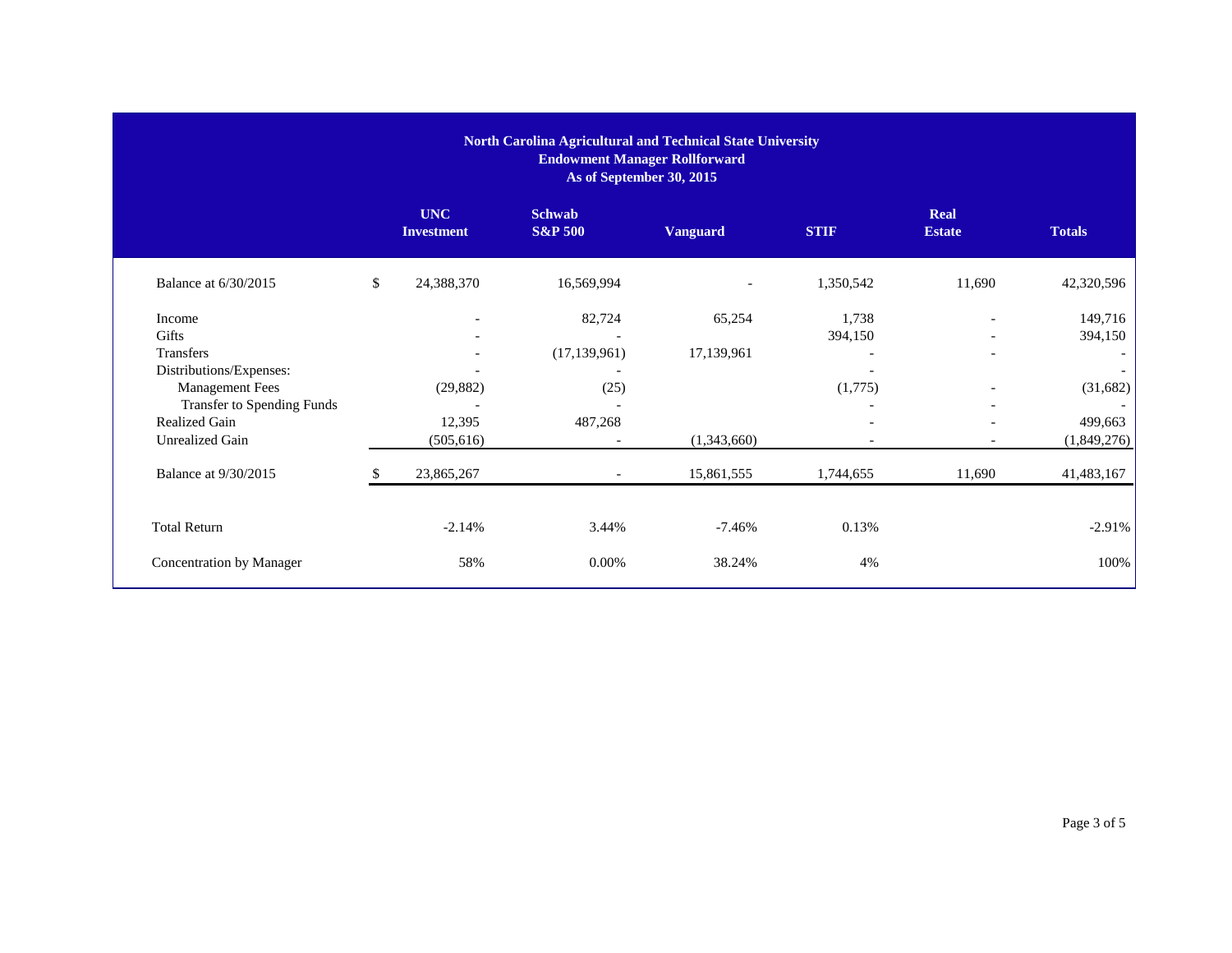| North Carolina Agricultural and Techncial State University<br><b>Available Funds Review</b> |                 |  |  |
|---------------------------------------------------------------------------------------------|-----------------|--|--|
|                                                                                             | <b>Balance</b>  |  |  |
| STIF Balance as of $11/12/15$                                                               | \$<br>1,813,123 |  |  |
| Less Estimated Budgeted Endowment Distributions                                             | (1,629,367)     |  |  |
| Available Funds                                                                             | 183,756         |  |  |
|                                                                                             |                 |  |  |